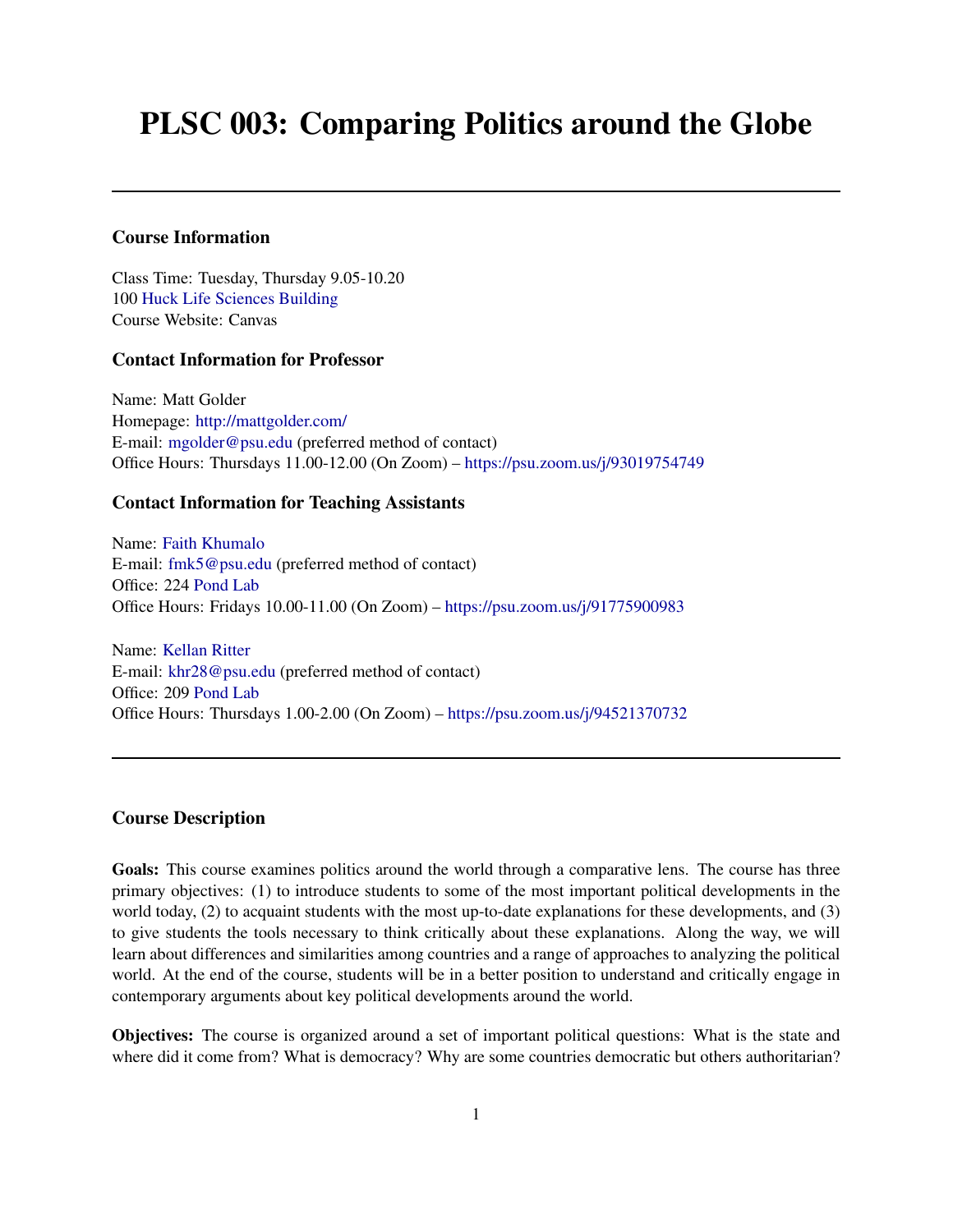Do natural resources and foreign aid help or hinder the emergence of democracy? Are some cultures more or less compatible with democracy? What explains the variation we observe in authoritarian regimes around the world? How does democracy and dictatorship affect the material well-being of their citizens? Why are ethnic groups politicized in some countries but not others? Why do some countries have many parties whereas others have only a few? How do governments form, and what are the material and normative implications associated with different types of government? Do presidential or parliamentary democracies last longer and why? How do democratic institutions influence economic policy? Are there institutional solutions to ethnic conflict? Why are policy outcomes so stable in some countries but variable in others? How do institutions influence political representation?

Using the latest research in comparative politics, we examine competing answers to substantively important questions such as these and evaluate the proposed arguments for their logical consistency and empirical accuracy. In addressing the substantive questions at the core of this course, students are introduced to a variety of methods that are central to the study of comparative politics. For example, students are exposed to tools such as decision theory, social choice theory, game theory, and statistical analysis. Students learn how to calculate expected utilities, how to solve complete information games in strategic and extensive form, how to solve repeated games, how to solve simple games with incomplete information, how to evaluate one-dimensional and two-dimensional spatial models, and how to interpret simple statistical results.

Note: While this is an introductory course, this does not mean that the material covered will be easy. Indeed, many of the concepts and methods introduced in this class may well be more complicated than those addressed in upper-level classes. The course is introductory only in the sense that the material addressed is *foundational* and key for understanding the subject matter examined in upper level classes.

#### Teaching Assistants:

[Faith Khumalo](https://sites.psu.edu/faithkhumalo/) and [Kellan Ritter](https://sites.psu.edu/khr28/) will be the teaching assistants for this class. They will be your primary resource for reviewing the material that we cover in class. Throughout the semester, they will hold regular office hours and will conduct occasional review sessions.

## Course Requirements

*Attendance:* Attendance is not graded. There are occasional in-class quizzes, though, that can provide additional points to your overall grade. If you do miss class, you are expected to get notes from a fellow student; private make-up lectures with the professor or teaching assistant will not take place.

*Readings:* You are expected to read all of the *required readings* before coming to class. You should be prepared to participate in class discussions. You are encouraged to volunteer questions and observations; I may call on students at random with questions from time to time.

In addition to the required readings, the syllabus includes a number of *optional readings*. These optional readings are, as the name suggests, entirely optional. You will not be graded on them. They are there for those students who are especially interested in a particular topic and who would like more detail and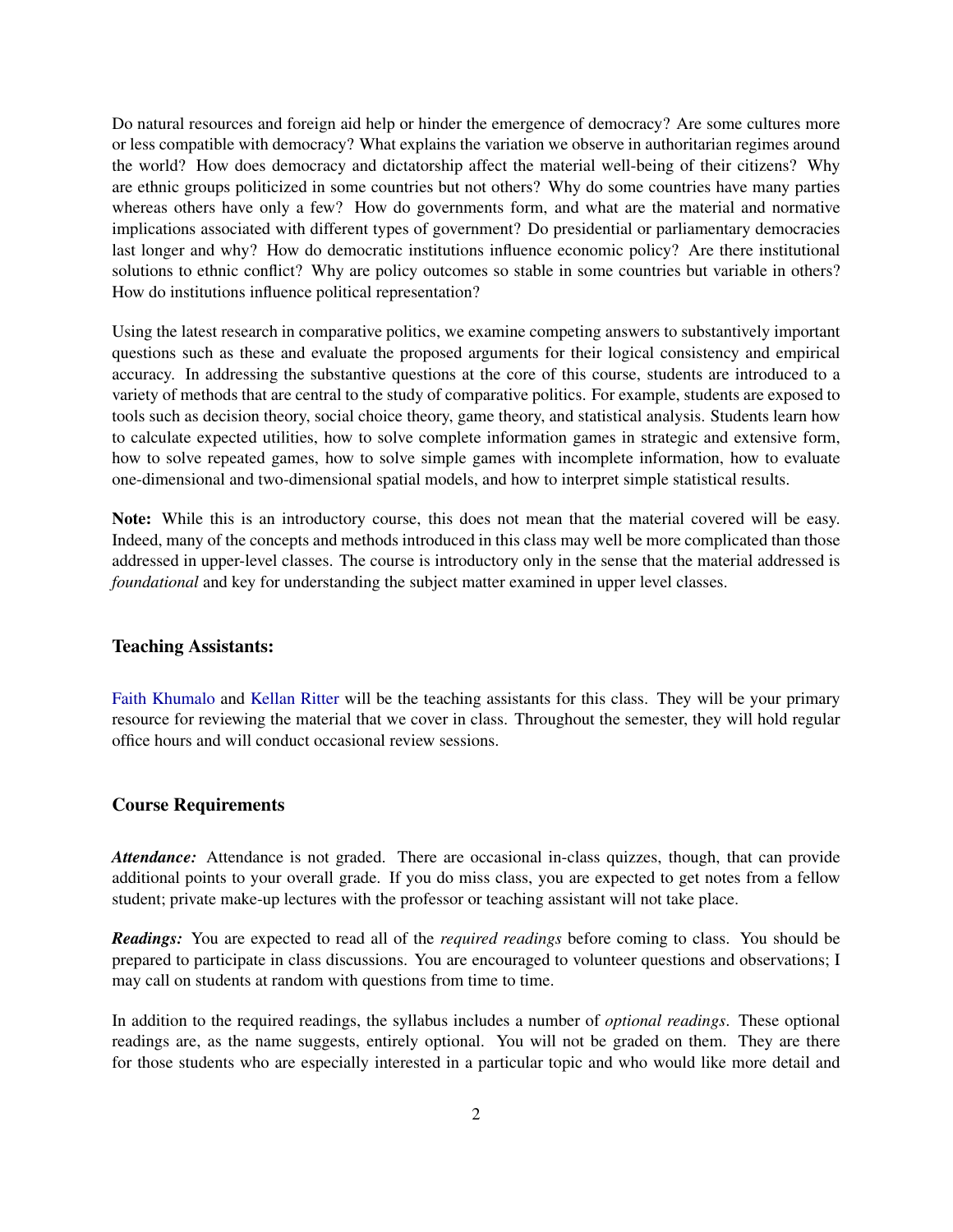information. The optional readings might focus in on a particular case, provide an application of a particular method that we have covered, raise a new point related to the material from class, or simply expand upon the course material. The optional readings include not only readings, but also video and interactive simulations.

*Assignments:* There will be almost weekly homework assignments, most of which will be done on Canvas. I will endeavor to give you at least 5 days to complete each assignment. Given potential technical difficulties that may arise with things like your internet connection, I strongly recommend that you do not wait until the last moment to submit your assignments. You do not have to complete the assignments in one sitting. You may work on your assignment, save your progress, and return to the assignment as many times as you like prior to the assignment deadline. Note, though, that you must 'submit' the assignment prior to the deadline when it is complete. In the interests of fairness, homework assignments that are submitted late will not be graded.

*Exams:* There will be three exams – two midterms and a final – conducted through Canvas. If you are extremely ill or have a university-accepted excuse for missing an exam, please notify me *prior* to the test date. I will only consider your request if you make it prior to the exam. Material covered on the exams will come from lectures, the assigned readings, and homework assignments.

The final exam will, among other things, include a short essay question that is stated below:

Suppose that you are writing a constitution for a new democracy in a large country with many social and ethnic cleavages and a per capita income of about \$5,000 in 1985 ppp dollars. You want to do everything you can to try to ensure the consolidation of democracy.

- 1. What other goals should you have in mind when writing your constitution?
- 2. What specific institutional form would you choose? *For example*, would you choose a federal or unitary system? Proportional representation or a single-member district plurality electoral system? Would you choose a parliamentary or a presidential form of democracy? And so on.
- 3. When answering these questions, give a sense as to how you arrived at your answers. Indicate why you made the institutional choices that you did and why you think that your choices are compatible with each other.

# Exam Dates

- Midterm 1: Thursday, February 17.
- Midterm 2: Thursday, March 31.
- Final Exam: TBD.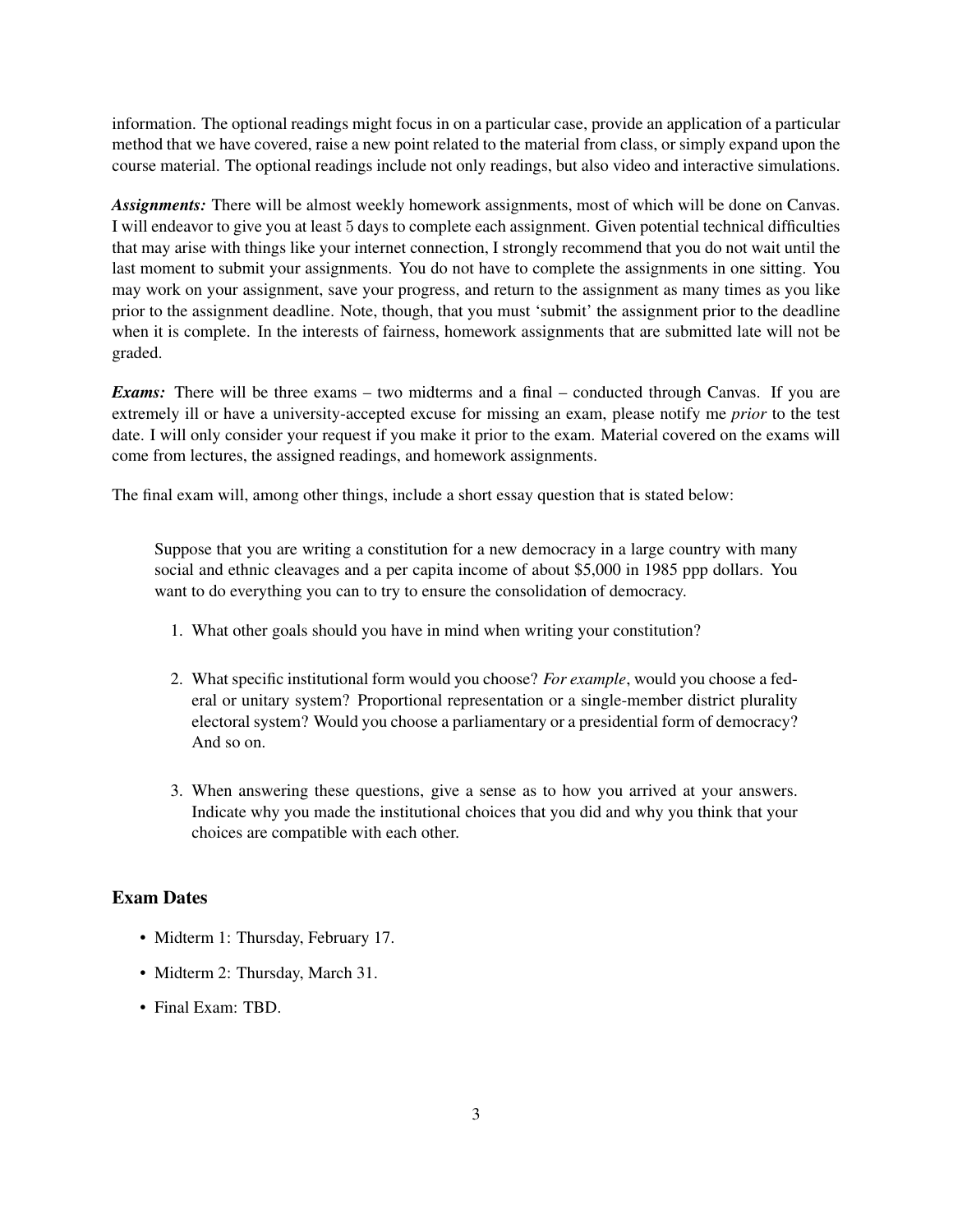## Grading:

Your final grade is a weighted average of the three exams and homework assignments: Midterms 1 and 2 are *each* worth 25%; the final is worth 30%; the homework assignments are worth 20%. Additional points may be earned from in-class quizzes and polls.

I will use the following scale to calculate your course grade:

| A 93-100 C+ 77-79.9  |                |
|----------------------|----------------|
| A- 90-92.9 C 70-76.9 |                |
| $B+ 87-89.9$ D       | 60-69.9        |
| B 83-86.9 F          | 59.9 and below |
| $B - 80 - 82.9$      |                |

## Required Text/Materials

• Clark, William, Matt Golder & Sona Golder. 2017. *[Principles of Comparative Politics](https://us.sagepub.com/en-us/nam/principles-of-comparative-politics/book243842)* (Third Edition). Washington D.C.: CQ Press/Sage.

This book should be available at the university bookstore. You may prefer to obtain the book from [Amazon](https://www.amazon.com/dp/B06XGG6HRF/ref=dp-kindle-redirect?_encoding=UTF8&btkr=1) or [Barnes & Noble.](https://www.barnesandnoble.com/w/principles-of-comparative-politics-third-edition-william-roberts-clark/1128777628;jsessionid=D4B65A76A7BAF0DAB6D3A5FB5DB41C85.prodny_store01-atgap09) There are significant changes in the content to the third edition of this book and so it is important that you get this (blue) edition. Additional readings will be made available on Canvas.

## How do I succeed in this class?

- Although attendance in class is not graded, it is highly recommended. Attendance at lectures is always a good predictor of a student's performance on homework and exams.
- You should do all of the assigned readings prior to coming to class, including any appendix at the end of the assigned chapter. If you have questions about the readings, you should bring them to class or office hours.
- The homework assignments are very important and allow you to know if you are prepared for the exams. If you do not understand the homework assignments, either before or after they are completed, you should attend office hours.
- One way to improve your performance on both the homework and the exams is to do the practice problems at the end of each chapter. The teaching assistants and I will be happy to look at your answers during our office hours. Please attempt the problems before coming to office hours, though.
- You should use the office hours regularly. This is a vastly underutilized resource that is available to you. *It is OK to ask for help.* Attendance at office hours does not mean that you are not smart; it simply means that you care enough about your performance to use the resources available to you.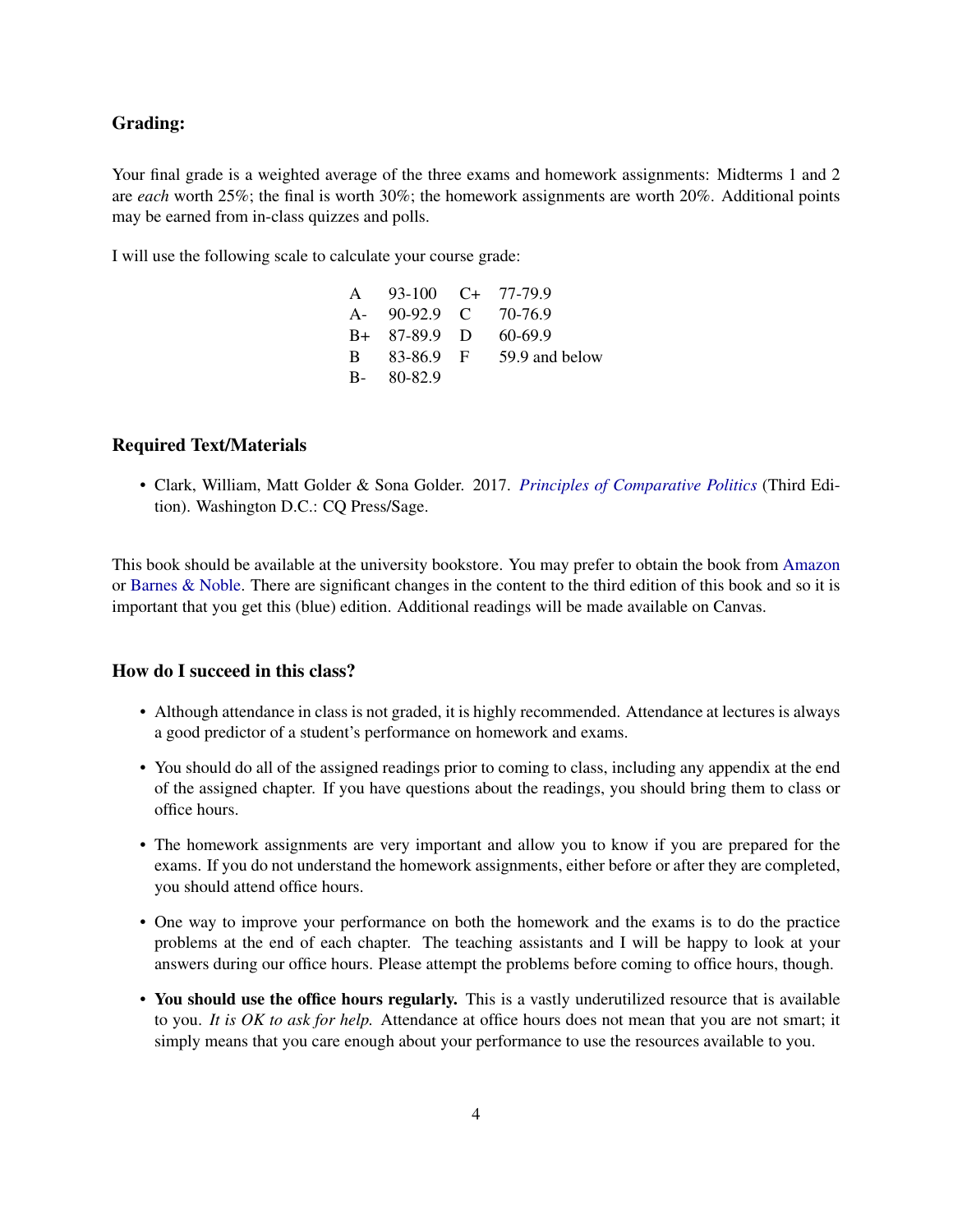# Covid/Masking/Eating Etiquette

• Penn State University requires everyone to wear a face mask in all university buildings, including classrooms, regardless of vaccination status. ALL STUDENTS MUST wear a mask appropriately (i.e., covering both your mouth and nose) while you are indoors on campus. This is to protect your health and safety as well as the health and safety of your classmates, instructor, and the university community. Anyone attending class without a mask will be asked to put one on or leave. Instructors may end class if anyone present refuses to appropriately wear a mask for the duration of class. Students who refuse to wear masks appropriately may face disciplinary action for Code of Conduct violations. If you feel you cannot wear a mask during class, please speak with your adviser immediately about your options for altering your schedule. Eating in classrooms remains prohibited according to [Policy AD62 Use of General Purpose Classrooms.](https://policy.psu.edu/policies/ad62)

## Academic Integrity

Academic integrity is the pursuit of scholarly activity in an open, honest and responsible manner. Academic integrity is a basic guiding principle for all academic activity at The Pennsylvania State University, and all members of the University community are expected to act in accordance with this principle. Consistent with this expectation, the University's Code of Conduct states that all students should act with personal integrity, respect other students' dignity, rights and property, and help create and maintain an environment in which all can succeed through the fruits of their efforts.

Academic integrity includes a commitment by all members of the University community not to engage in or tolerate acts of falsification, misrepresentation, or deception. Such acts of dishonesty violate the fundamental ethical principles of the University community and compromise the worth of work completed by others.

Students with questions about academic integrity should visit <http://www.la.psu.edu/> and then click on "Academic Integrity."

Penn State defines academic integrity as "the pursuit of scholarly activity in an open, honest and responsible manner" [\(Senate Policy 49-20\)](https://senate.psu.edu/policies-and-rules-for-undergraduate-students/47-00-48-00-and-49-00-grades/#49-20). Dishonesty of any kind will not be tolerated in this course. Dishonesty includes, but is not limited to, cheating, plagiarizing, fabricating information or citations, facilitating acts of academic dishonesty by others, having unauthorized possession of examinations, submitting work of another person or work previously used without permission from the instructor, or tampering with the academic work of other students. Students facing allegations of academic misconduct should not drop the course; those who do will be added to the course again and will be expected to complete course work and meet course deadlines. If the allegations are dismissed, then the drop will be permitted. Students found responsible for academic misconduct often receive academic sanctions, which can be severe, and put themselves at risk for disciplinary sanctions assigned by the University's Office of Student Conduct (see [Senate Policy G-9\)](https://undergrad.psu.edu/aappm/G-9-academic-integrity.html).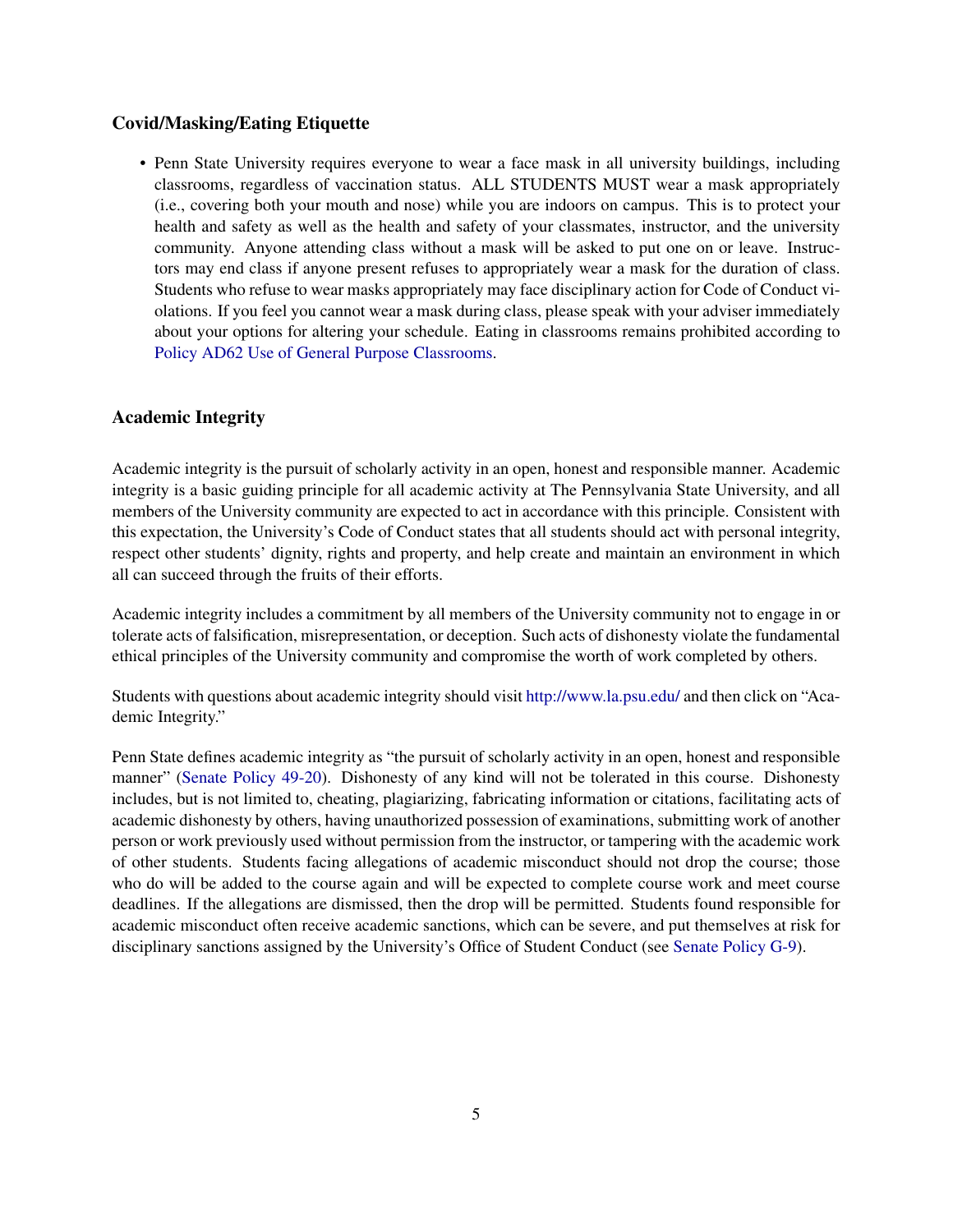## Counseling and Psychological Services

Many students at Penn State face personal challenges or have psychological needs that may interfere with their academic progress, social development, or emotional wellbeing. The university offers a variety of confidential services to help you through difficult times, including individual and group counseling, crisis intervention, consultations, online chats, and mental health screenings. These services are provided by staff who welcome all students and embrace a philosophy respectful of clients' cultural and religious backgrounds, and sensitive to differences in race, ability, gender identity, and sexual orientation.

Counseling and Psychological Services at University Park (CAPS) [\(http://studentaffairs.psu.edu/counseling/\)](https://studentaffairs.psu.edu/counseling): 814-863-0395

Counseling and Psychological Services at Commonwealth Campuses [\(http://senate.psu.edu/faculty/counseling-services-at-commonwealth-campuses/\)](http://senate.psu.edu/faculty/counseling-services-at-commonwealth-campuses/)

Penn State Crisis Line (24 hours/7 days/week): 877-229-6400 Crisis Text Line (24 hours/7 days/week): Text LIONS to 741741

## **Disabilities**

Penn State welcomes students with disabilities into the University's educational programs. Every Penn State campus has an office for students with disabilities. Student Disability Resources (SDR) website provides contact information for every Penn State campus [\(http://equity.psu.edu/sdr/disability-coordinator\)](http://equity.psu.edu/student-disability-resources/campus-disability-coordinators). For further information, please visit the Student Disability Resources website [\(http://equity.psu.edu/sdr/\)](http://equity.psu.edu/student-disability-resources/).

In order to receive consideration for reasonable accommodations, you must contact the appropriate disability services office at the campus where you are officially enrolled, participate in an intake interview, and provide documentation: See documentation guidelines at [\(http://equity.psu.edu/sdr/guidelines\)](http://equity.psu.edu/student-disability-resources/applying-for-services/documentation-guidelines). If the documentation supports your request for reasonable accommodations, your campus disability services office will provide you with an accommodation letter. Please share this letter with your instructors and discuss the accommodations with them as early as possible. You must follow this process for every semester that you request accommodations.

## Long Term Absences

During your enrollment at Penn State, unforeseen challenges may arise. If you ever need to miss an extended amount of class in such a circumstance, please notify your professor so you can determine the best course of action to make up missed work. If your situation rises to a level of difficulty you cannot manage on your own with faculty support, reach out to the Student Care & Advocacy office by phone at (814-863-2020) or email them at [StudentCare@psu.edu](mailto:StudentCare@psu.edu).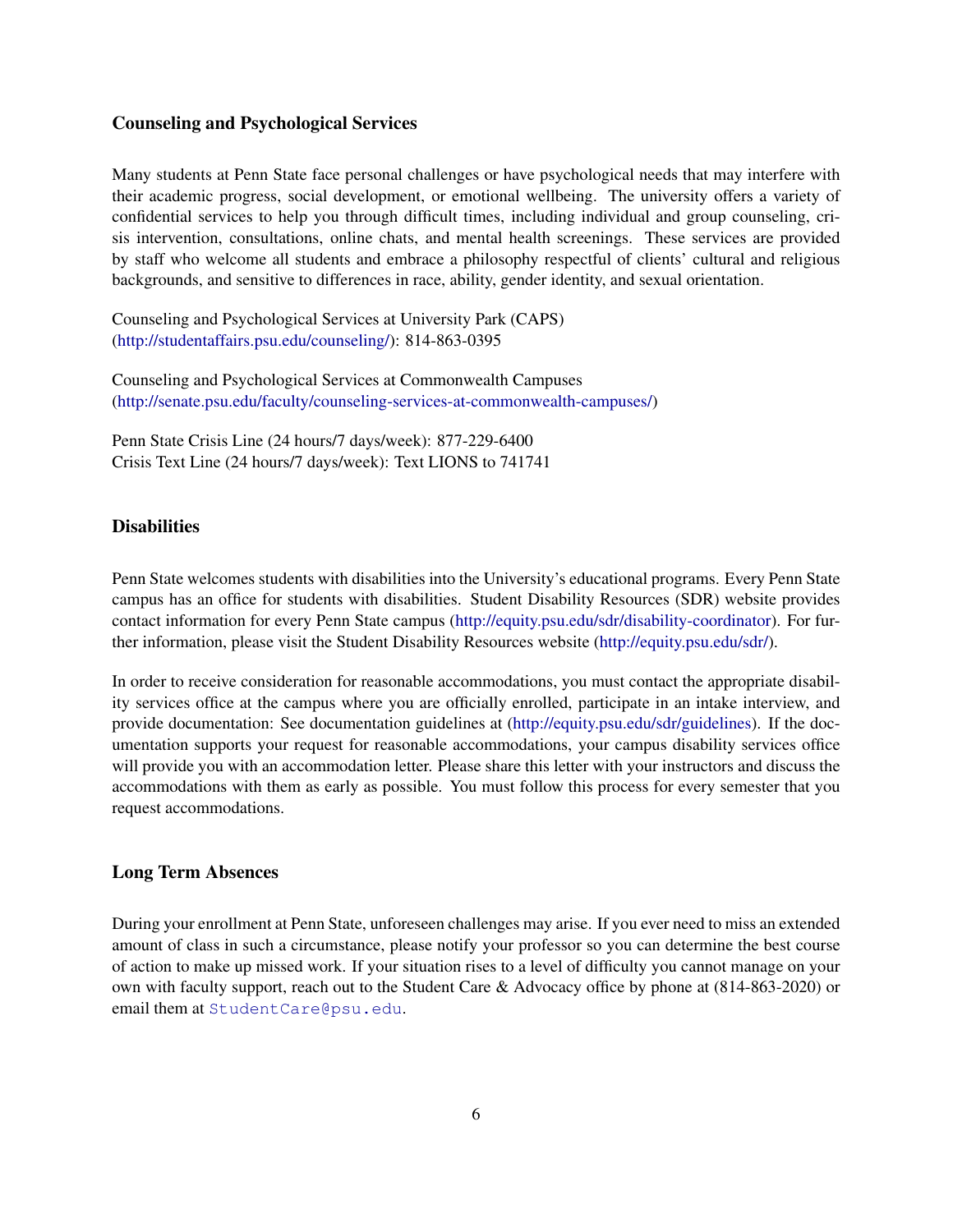#### Educational Equity/Report Bias Statements

Penn State takes great pride to foster a diverse and inclusive environment for students, faculty, and staff. Consistent with University Policy AD29, students who believe they have experienced or observed a hate crime, an act of intolerance, discrimination, or harassment that occurs at Penn State are urged to report these incidents as outlined on the University's Report Bias webpage [\(http://equity.psu.edu/reportbias/\)](http://equity.psu.edu/reportbias/).

# Tentative Schedule

This schedule should be treated as tentative and flexible. It may be the case that it takes us more or less time for a particular topic than I have allotted here. We will adapt accordingly. Note, however, that I will not alter the exam dates.

Week 1: January 10 - 14 – What is comparative politics? What is science?

Clark, William, Matt Golder, & Sona Golder. 2017. *Principles of Comparative Politics*. Chapters 1-2.

#### *Optional:*

• Page, Scott E. 2009. ["Leveraging Diversity \(University of Virginia\)."](https://sites.lsa.umich.edu/scottepage/76-2/) This is a lecture about the role of diversity in organizations, and in particular why diverse groups can be advantageous when solving problems and making predictions.

Week 2: January 17 -21 – What is politics?

Clark, William, Matt Golder, & Sona Golder. 2017. *Principles of Comparative Politics*. Chapter 3.

#### Week 3: January 24 - 28 – What is the state?

Clark, William, Matt Golder, & Sona Golder. 2017. *Principles of Comparative Politics*. Chapter 4.

Runciman, David. 2020. ["Coronavirus has not Suspended Politics — It has Revealed the Nature of Power."](https://www.theguardian.com/commentisfree/2020/mar/27/coronavirus-politics-lockdown-hobbes) *The Guardian*, March 27.

- Funk, Allie. 2020. ["How to Protect Both Public Health and Privacy: Fighting COVID-19 Does Not](https://freedomhouse.org/article/how-protect-both-public-health-and-privacy) [Have to Mean Abandoning the Right to Privacy."](https://freedomhouse.org/article/how-protect-both-public-health-and-privacy) *Freedom House*. This looks at the conflict between safeguarding public freedoms and protecting public health.
- Phillips, Gregoire. 2020. ["As Governments Dither on Covid-19, Jihadists and Gang Leaders Step In."](http://politicalviolenceataglance.org/2020/04/15/as-governments-dither-on-covid-19-jihadists-and-gang-leaders-step-in/) *Political Violence at a Glance*, April 15. This looks at pockets of state failure and the behavior of competing 'state-like' actors.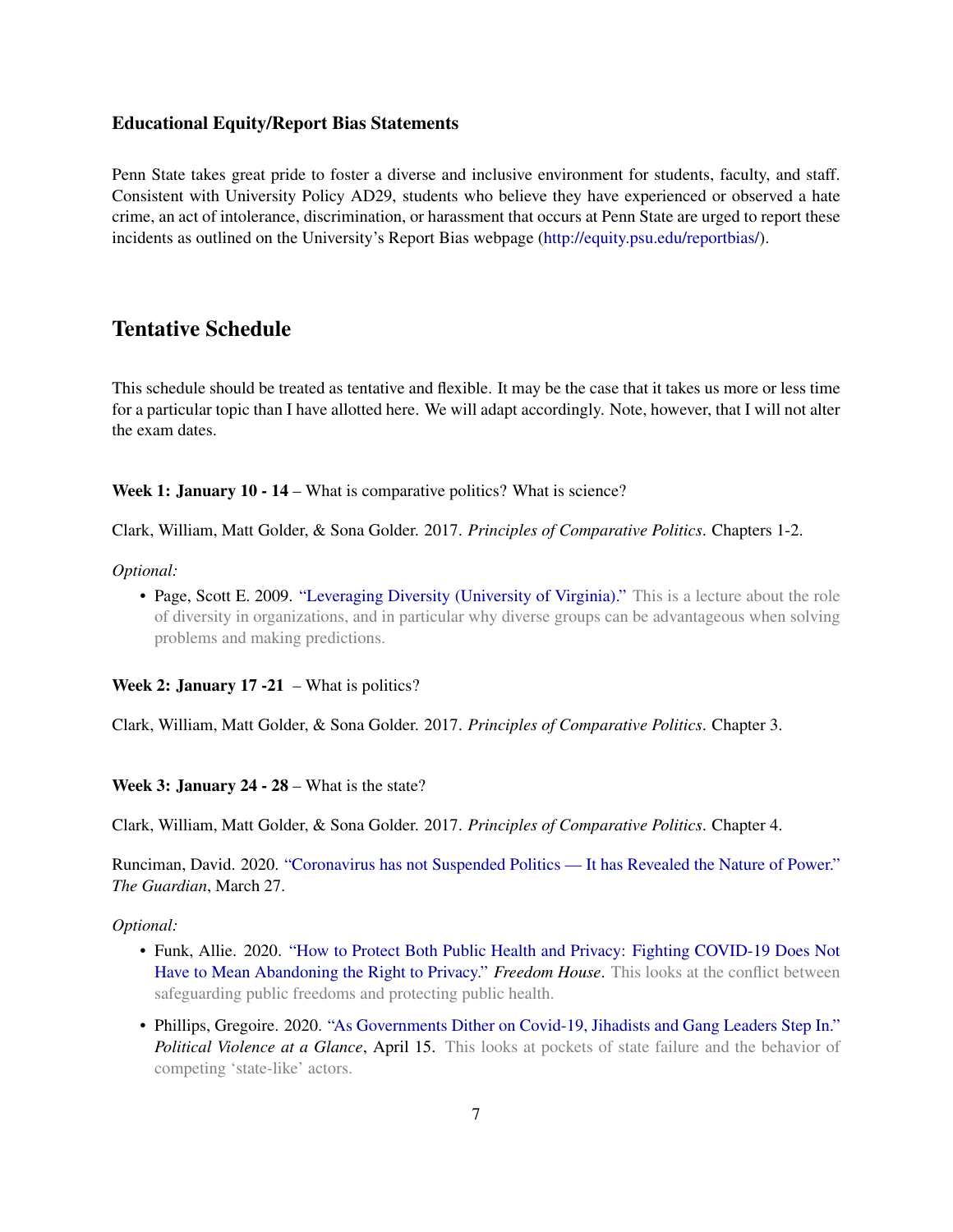- Ong, Lynette H. 2018. ["Thugs-for-hire': Subcontracting State Coercion to Violent Agents."](http://comparativenewsletter.com/files/archived_newsletters/2018_spring.pdf) In Charles Crabtree, Matt Golder, and Sona Golder (eds.) "Symposium: The Comparative Politics of Policing." CP-APSA Newsletter 28(1): 58-62. Looks at when states outsource their repressive activities to non-state actors (hiring 'third party' agents).
- Tilly, Charles. 1985. ["War Making and State Making as Organized Crime."](https://deepblue.lib.umich.edu/bitstream/handle/2027.42/51028/256.pdf) In Peter B. Evans, Dietrich Rueschmeyer, & Theda Skocpol (ed.) *Bringing the State Back In*. New York: Cambridge University Press. Original source discussed in Chapter 4 where states are likened to protection rackets.
- Case, Nicky. ["The Evolution of Trust."](https://ncase.me/trust/) A nice interactive guide to the game theory of how and why we trust each other. A repeated normal form game.
- [Fragile States Index](https://fragilestatesindex.org/) by The Fund for Peace. Website that provides data, analysis, and a methodological discussion related to state fragility.

## Week 4: January 31 - February 4 – Democracy and dictatorship: Conceptualization and measurement.

Clark, William, Matt Golder, & Sona Golder. 2017. *Principles of Comparative Politics*. Chapter 5.

## *Optional:*

- Repucci, Sarah. 2020. ["Freedom in the World 2020: A Leaderless Struggle for Democracy."](https://freedomhouse.org/report/freedom-world/2020/leaderless-struggle-democracy) Summary article on the state of freedom in the world in 2020.
- Kellam, Marisa. 2018. ["Media Freedom Decline in Democracies: Lessons from Latin America."](http://comparativenewsletter.com/files/archived_newsletters/2018_fall.pdf) In Matt Golder, and Sona Golder (eds.) "Symposium: Fake News and the Politics of Misinformation." CP-APSA Newsletter 28(2): 44-49. The role of media freedom in democracy - If media freedom declines what does that mean for democracy?
- D'Ignazio, Catherine and Lauren Klein. 2020. ["What Gets Counted Counts?"](https://data-feminism.mitpress.mit.edu/pub/h1w0nbqp/release/2?readingCollection=0cd867ef) In *Data Feminism*. March 16. A look at the importance of measurement issues in the area of sex, gender, and sexuality.

Week 5: February  $7 - 11$  – The economic determinants of democracy and dictatorship.

Clark, William, Matt Golder, & Sona Golder. 2017. *Principles of Comparative Politics*. Chapter 6.

Ross, Michael L. 2001. ["Does Oil Hinder Democracy?"](https://scholar.harvard.edu/files/levitsky/files/ross_world_politics.pdf) *World Politics* 53: 325-361.

- Throughline Podcast (NPR) hosted by Rund Abdelfatah and Ramtin Arablouei. 2019. ["How The CIA](https://www.npr.org/2019/01/31/690363402/how-the-cia-overthrew-irans-democracy-in-four-days) [Overthrew Iran's Democracy In 4 Days."](https://www.npr.org/2019/01/31/690363402/how-the-cia-overthrew-irans-democracy-in-four-days) How natural resources affected regime type and foreign intervention in Iran.
- Hong, Ji Yeon. 2018. ["How Natural Resources Affect Authoritarian Leaders' Provision of Public](https://www.journals.uchicago.edu/doi/abs/10.1086/694199) [Services: Evidence from China."](https://www.journals.uchicago.edu/doi/abs/10.1086/694199) *Journal of Politics* 80(1): 178-194. Local leaders in China provide fewer services for education or health care where the local economy benefits from natural resources.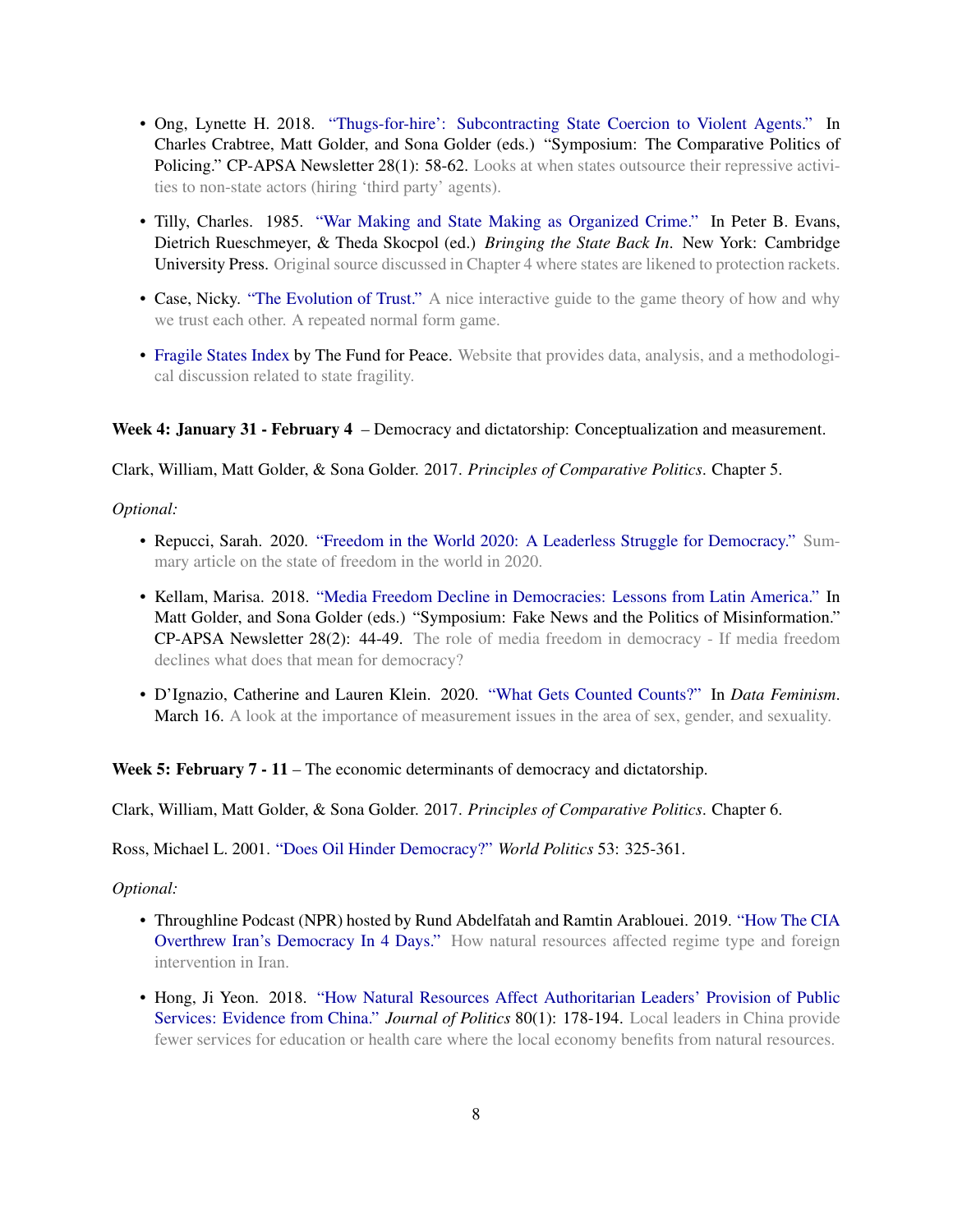• Scheve, Kenneth and David Stasavage. 2017. ["Wealth Inequality and Democracy."](https://www.researchgate.net/publication/314251040_Wealth_Inequality_and_Democracy) *Annual Review of Political Science* 20: 451-468. Summary article on the academic literature looking at the connection between inequality and democracy.

## Week 6: February 14 - 18 – The cultural determinants of democracy and dictatorship.

Clark, William, Matt Golder, & Sona Golder. 2017. *Principles of Comparative Politics*. Chapter 7.

Fish, M. Steven. 2002. ["Islam and Authoritarianism."](https://polisci.berkeley.edu/sites/default/files/people/u3833/Islam_and_Authoritarianism.pdf) *World Politics* 55: 4-37.

#### *Optional:*

- Masoud, Tarek, Amaney Jamal and Elizabeth Nugent. 2016. ["Using the Qur'an to Empower Arab](https://journals.sagepub.com/doi/10.1177/0010414015626452) [Women? Theory and Experimental Evidence From Egypt."](https://journals.sagepub.com/doi/10.1177/0010414015626452) *Comparative Political Studies* 49(12): 1555-1598. Testing the Islamic Feminist Hypothesis: Experiment examining the effect of secular and religious arguments for gender equality on support for female political leadership.
- Simmons, Joel W. 2019. ["Does Oil Substitute for Patriarchy?"](https://onlinelibrary.wiley.com/doi/abs/10.1111/ecpo.12127) *Economics & Politics* 31(3): 293- 322. Testing the Gendered Resource Curse Hypothesis: Examines the effect of culture and natural resources on female engagement in the economy.
- Adida, Claire L. and David D. Laitin and Marie-Anne Valfort. 2010. ["Identifying Barriers to Mus](https://halshs.archives-ouvertes.fr/halshs-00618060/document)[lim Integration in France."](https://halshs.archives-ouvertes.fr/halshs-00618060/document) *Proceedings of the National Academy of Sciences* 107(52):22384-22390. Experiment examining the relative impact of race, religion, and country of origin on labor market discrimination in France.
- Woodberry, Robert D. 2012. ["The Missionary Roots of Liberal Democracy."](https://www.researchgate.net/publication/235503063_The_Missionary_Roots_of_Liberal_Democracy) *American Political Science Review* 106: 244-274. The impact of Protestant missionaries in Africa, Asia, and Latin America on the rise and spread of stable democracy.
- Padró i Miquel, Gerard, Nancy Qian, Yiqing Xu, and Yang Yao. 2015. ["Making Democracy Work:](https://www.nber.org/papers/w21058.pdf) [Culture, Social Capital, and Elections in China."](https://www.nber.org/papers/w21058.pdf) *NBER Working Paper w21058*. Examining the impact of social capital on the provision of public goods in China.
- Said, Edward. ["The Myth of the 'Clash of Civilizations'."](https://www.youtube.com/watch?v=aPS-pONiEG8) A lecture on Huntington's Clash of Civilizations.

# 1<sup>st</sup> Midterm Exam (Thursday, February 17)

#### Week 7: February 21 - 25 – Democratic transitions.

Clark, William, Matt Golder, & Sona Golder. 2017. *Principles of Comparative Politics*. Chapter 8.

Kalyvas, Stathis. 2000. ["Commitment Problems in Emerging Democracies: The Case of Religious Parties."](http://www.jstor.org/stable/pdfplus/422385.pdf?acceptTC=true) *Comparative Politics* 32: 379-399.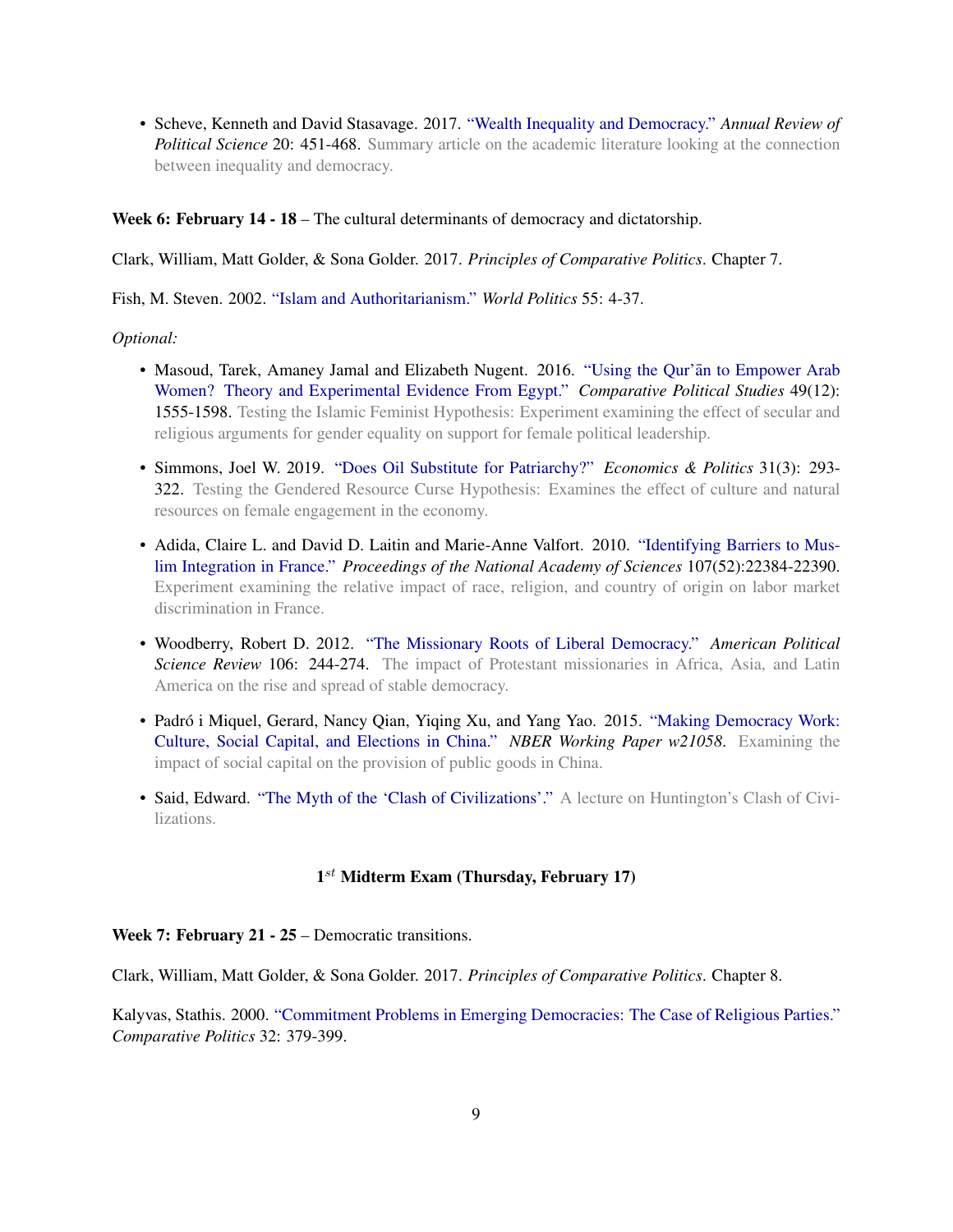#### *Optional:*

- Lawrence, Adria. 2017. ["Repression and Activism among the Arab Spring's First Movers: Evi](https://www-cambridge-org.ezaccess.libraries.psu.edu/core/journals/british-journal-of-political-science/article/repression-and-activism-among-the-arab-springs-first-movers-evidence-from-moroccos-february-20th-movement/14CA967CB3AEC9107D88F19494340A22)[dence from Morocco's February 20th Movement."](https://www-cambridge-org.ezaccess.libraries.psu.edu/core/journals/british-journal-of-political-science/article/repression-and-activism-among-the-arab-springs-first-movers-evidence-from-moroccos-february-20th-movement/14CA967CB3AEC9107D88F19494340A22) *British Journal of Political Science* 47(3):699-718. Examines why some people are willing to initiate protest against authoritarian regimes and how repression affects their willingness to act.
- Slater, Dan and Joseph Wong. 2013. ["The Strength to Concede: Ruling Parties and Democratization](https://www.cambridge.org/core/journals/perspectives-on-politics/article/strength-to-concede-ruling-parties-and-democratization-in-developmental-asia/567D16100F26FB97866BEFA9A63357DE) [in Developmental Asia."](https://www.cambridge.org/core/journals/perspectives-on-politics/article/strength-to-concede-ruling-parties-and-democratization-in-developmental-asia/567D16100F26FB97866BEFA9A63357DE) *Perspectives on Politics* 11(3): 717-733. When do dominant parties in authoritarian regimes have incentives to democratize *and* remain in power?
- King, Gary, Jennifer Pan, & Margaret E. Roberts. 2013. ["How Censorship in China Allows Govern](https://gking.harvard.edu/publications/how-censorship-china-allows-government-criticism-silences-collective-expression)[ment Criticism but Silences Collective Expression."](https://gking.harvard.edu/publications/how-censorship-china-allows-government-criticism-silences-collective-expression) *American Political Science Review* 107: 326-343. What gets censored in China and why?
- King, Gary, Jennifer Pan, and Margaret E. Roberts. 2014. ["Reverse-engineering Censorship in China:](https://gking.harvard.edu/publications/randomized-experimental-study-censorship-china) [Randomized Experimentation and Participant Observation."](https://gking.harvard.edu/publications/randomized-experimental-study-censorship-china) *Science* 345 (6199): 1-10. Experiment on censorship in China.
- Xu, Xu. Forthcoming. ["To Repress or to Co-opt? Authoritarian Control in the Age of Digital](https://onlinelibrary.wiley.com/doi/abs/10.1111/ajps.12514) [Surveillance."](https://onlinelibrary.wiley.com/doi/abs/10.1111/ajps.12514) *American Journal of Political Science*. The role of digital surveillance in authoritarian regimes.
- Frontline (PBS). 1995. ["The Gate of Heavenly Peace."](https://www.youtube.com/watch?v=1Gtt2JxmQtg) A documentary on the Tiananmen Square protests.

Week 8: February 28 - March 4 – Democracy or dictatorship – does it make a difference? Varieties of dictatorship. Selectorate theory.

Clark, William, Matt Golder, & Sona Golder. 2017. *Principles of Comparative Politics*. Chapters 9-10.

- Smith, Alastair. 2005. ["Why International Organizations Will Continue to Fail Their Development](http://dx.doi.org/10.1017/S1537592705310346) [Goals."](http://dx.doi.org/10.1017/S1537592705310346) *Perspectives on Politics* 3: 565-567. International organizations don't necessarily have incentives to promote development.
- Meng, Anne. Forthcoming. ["Ruling Parties in Authoritarian Regimes: Rethinking Institutional](http://www.annemeng.com/uploads/5/6/6/6/56666335/meng_bjpsrulingparties.pdf) [Strength."](http://www.annemeng.com/uploads/5/6/6/6/56666335/meng_bjpsrulingparties.pdf) *British Journal of Political Science*. Are strong single-party regimes really that common? Decoupling party strength and leader strength.
- Wright, Joseph, Barbara Geddes, Erica Frantz, and George Derpanopoulos. 2016. ["Are Coups Good](https://www.washingtonpost.com/news/monkey-cage/wp/2016/02/22/are-coups-good-for-democracy/) [for Democracy?"](https://www.washingtonpost.com/news/monkey-cage/wp/2016/02/22/are-coups-good-for-democracy/) *The Monkey Cage*, February 22. Most coups don't lead to democracy; they lead to new dictatorships.
- Wallace, Jeremy. 2018. ["Dearth and Distortion in Dictators' Data."](http://comparativenewsletter.com/files/archived_newsletters/2018_fall.pdf) In Matt Golder and Sona Golder (eds.) "Symposium: Fake News and the Politics of Misinformation." *CP-APSA Newsletter* 28(2): 70- 74. Examines the political sources and consequences of missing and distorted data in dictatorships.
- CGP Grey. 2016. ["The Rules for Rulers."](https://www.youtube.com/watch?v=rStL7niR7gs) A fun animated take on selectorate theory.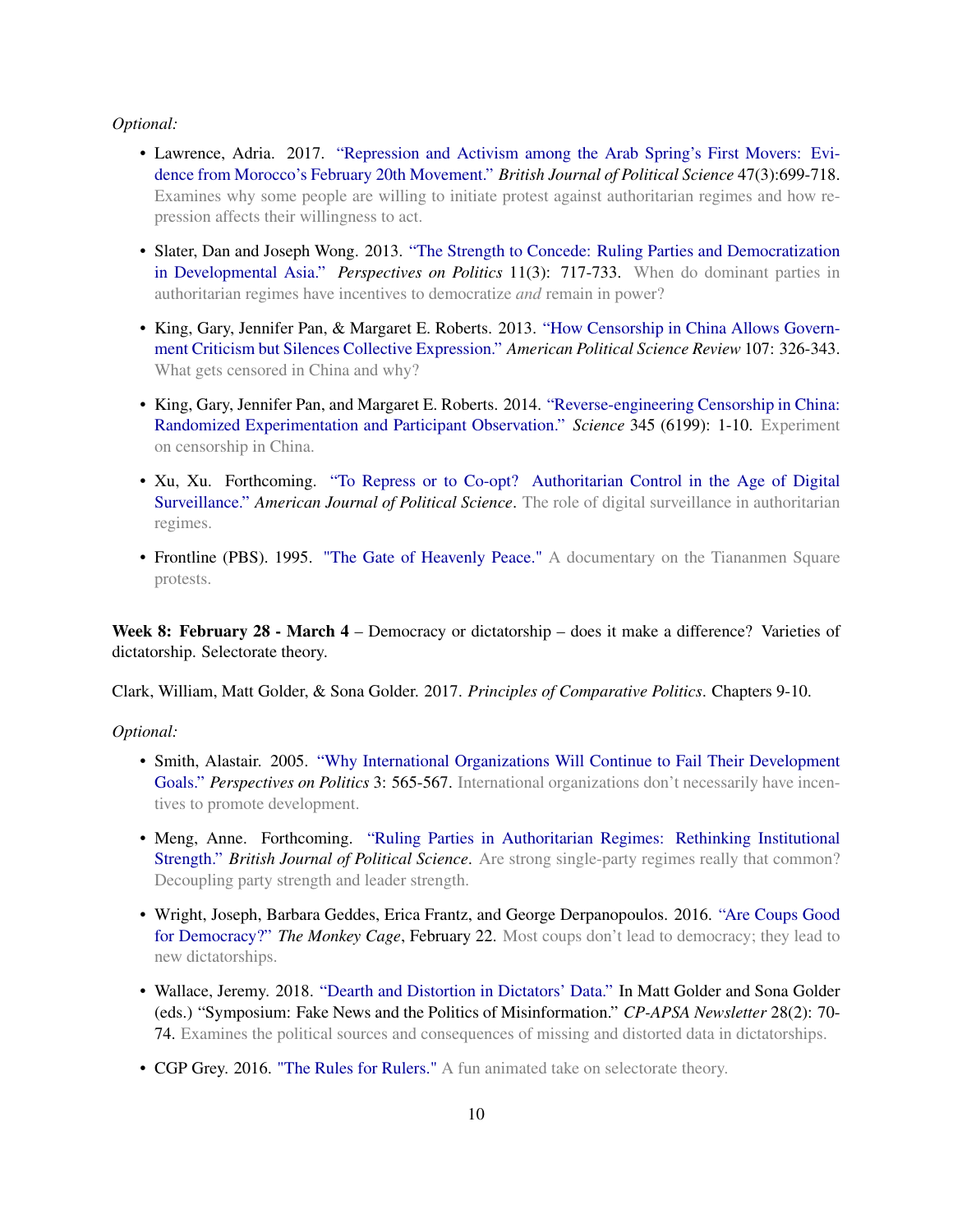• CGP Grey. 2016. ["Death & Dynasties."](https://www.youtube.com/watch?v=ig_qpNfXHIU) A fun animated take on the value of dynasties in both democracies and dictatorships.

#### March 7 - 11: Spring Break – No Classes

Week 9: March 14 - 18 – Problems of group decision making.

Clark, William, Matt Golder, & Sona Golder. 2017. *Principles of Comparative Politics*. Chapter 11.

#### *Optional:*

• Larcinese, Valentino. 2016. ["There is No Such Thing as the 'Will of the People' — Brexit Needs](https://blogs.lse.ac.uk/politicsandpolicy/brexit-needs-the-involvement-of-parliament/) [the Involvement of Parliament."](https://blogs.lse.ac.uk/politicsandpolicy/brexit-needs-the-involvement-of-parliament/) *LSE British Policy and Politics Blog*, October 13. Brexit and the difficulty of identifying the will of the people.

Week 10: March 21 - 25 – Parliamentary, presidential, and semi-presidential democracies: Making and breaking governments.

Clark, William, Matt Golder, & Sona Golder. 2017. *Principles of Comparative Politics*. Chapter 12.

## *Optional:*

- Ariotti, Margaret H. and Sona N. Golder. 2018. ["Partisan Portfolio Allocation in African Democ](http://mollyshewrote.com/wp-content/uploads/2018/02/AriottiGolder_2018_CPS.pdf)[racies."](http://mollyshewrote.com/wp-content/uploads/2018/02/AriottiGolder_2018_CPS.pdf) *Comparative Political Studies* 51(3): 341-79. Examines portfolio allocation in coalition governments when legislatures and parties are not strongly institutionalized.
- Throughline Podcast (NPR) hosted by Rund Abdelfatah and Ramtin Arablouei. 2020. ["Presidential](https://www.npr.org/2020/06/09/873495248/presidential-power) [Power."](https://www.npr.org/2020/06/09/873495248/presidential-power) How the office of the U.S. President became more powerful over time, arguably by Congress delegating more and more power to the executive branch.

Week 11: March 28 - April 1 – Elections and electoral systems.

Clark, William, Matt Golder, & Sona Golder. 2017. *Principles of Comparative Politics*. Chapter 13.

- Bormann, Nils-Christian & Matt Golder. 2013. ["Democratic Electoral Systems Around the World,](http://mattgolder.com/files/research/es3.pdf) [1946-2011."](http://mattgolder.com/files/research/es3.pdf) *Electoral Studies* 32: 360-369. A brief overview of elections and electoral systems around the world.
- Case, Nicky. ["To Build a Better Ballot."](https://ncase.me/ballot/) A nice interactive guide to alternative voting systems.
- Ichino, Nahomi and Matthias Schündeln. 2012. ["Deterring or Displacing Electoral Irregularities?](https://www.journals.uchicago.edu/doi/abs/10.1017/S0022381611001368) [Spillover Effects of Observers in a Randomized Field Experiment in Ghana."](https://www.journals.uchicago.edu/doi/abs/10.1017/S0022381611001368) *Journal of Politics* 74(1): 292-307. An experiment looking at how election observers affect the prevalence of electoral irregularities.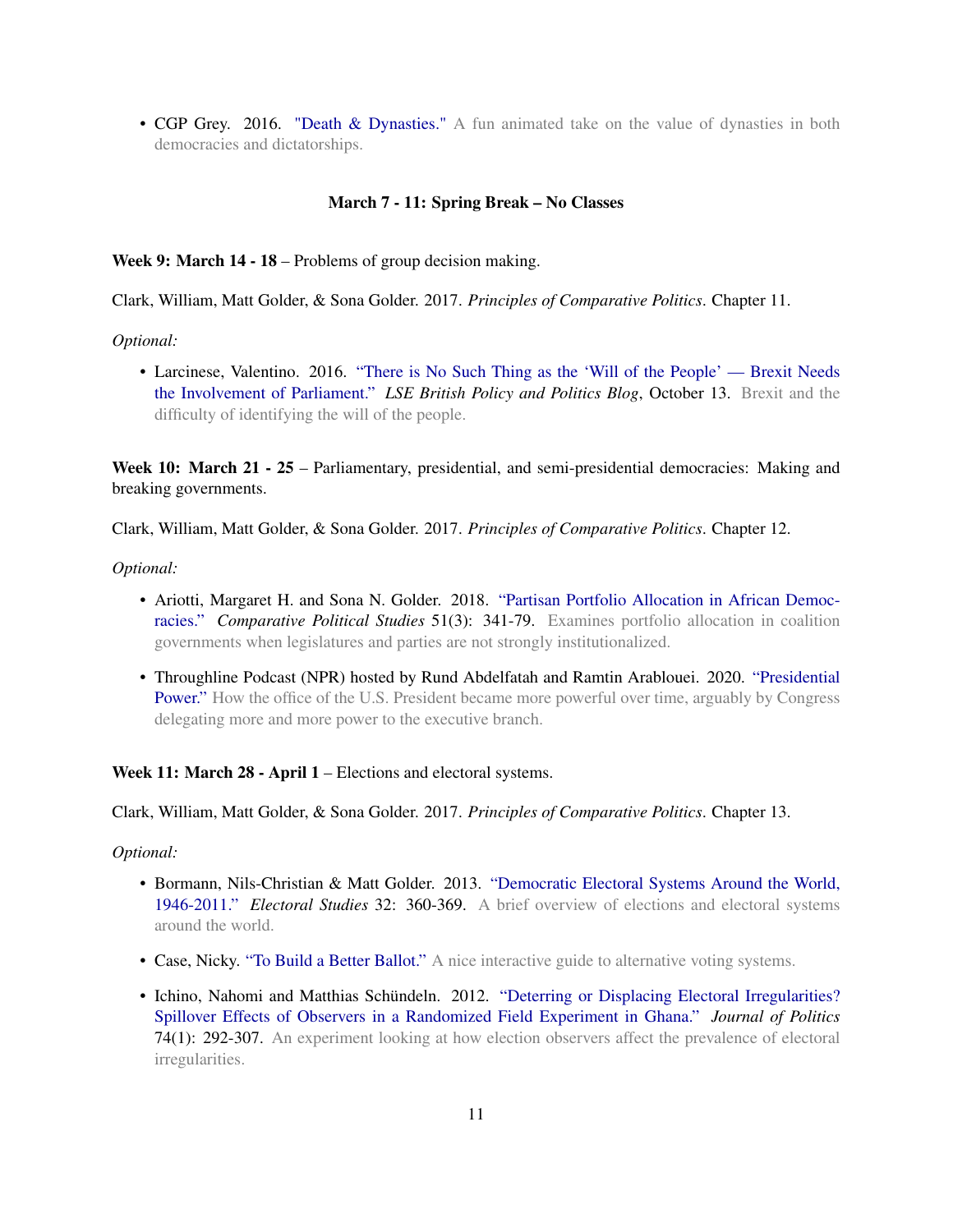• Osori, Ayisha. 2017. *[Love Does Not Win Elections](https://www.amazon.com/Love-Does-Not-Win-Elections-ebook/dp/B075DCKHK3)*. Nigeria: Narrative Landscape Press. First-person account of running for office in Nigeria. For a short review, see Seay, Laura. 2019. ["How does a](https://www.washingtonpost.com/politics/2019/06/07/how-does-woman-run-office-nigeria-answers-love-does-not-win-elections/) [Woman Run for Elections in Nigeria. The Answer's in 'Love Does Not Win Elections'."](https://www.washingtonpost.com/politics/2019/06/07/how-does-woman-run-office-nigeria-answers-love-does-not-win-elections/) *The Monkey Cage*, June 7.

# $2^{nd}$  Midterm Exam (Thursday, March 31)

Week 12: April 4 - 8 – Social cleavages and party systems.

Clark, William, Matt Golder, & Sona Golder. 2017. *Principles of Comparative Politics*. Chapter 14.

*Optional:*

- Posner, Daniel N. 2004. ["The Political Salience of Cultural Differences: Why Chewas and Tumbukas](http://www.sscnet.ucla.edu/polisci/wgape/papers/3_Posner.pdf) [Are Allies in Zambia and Adversaries in Malawi."](http://www.sscnet.ucla.edu/polisci/wgape/papers/3_Posner.pdf) *American Political Science Review* 98: 529-545. Original source for the study discussed in the textbook.
- Golder, Matt. 2016. ["Far Right Parties in Europe."](https://www.annualreviews.org/doi/pdf/10.1146/annurev-polisci-042814-012441) *Annual Review of Political Science* 19: 477-497. An overview of the academic literature on far right and populist parties in Europe.
- Simmons, Joel W., Allen Hicken, Ken Kollman and Irfan Nooruddin. 2016. ["Foreign Direct In](https://www.democraticaudit.com/2016/06/14/foreign-direct-investment-flows-to-countries-where-the-most-prominent-political-parties-are-national-rather-than-regional/)[vestment Flows to Countries where the Most Prominent Political Parties are National, rather than](https://www.democraticaudit.com/2016/06/14/foreign-direct-investment-flows-to-countries-where-the-most-prominent-political-parties-are-national-rather-than-regional/) [Regional."](https://www.democraticaudit.com/2016/06/14/foreign-direct-investment-flows-to-countries-where-the-most-prominent-political-parties-are-national-rather-than-regional/) *Democratic Audit UK Blog*, June 14. Economic consequences of party system nationalization.

Week 13: April 11 - 15 – Institutional veto players.

Clark, William, Matt Golder, & Sona Golder. 2017. *Principles of Comparative Politics*. Chapter 15.

*Optional:*

- Farrell, Henry. 2012. ["Why Is Inequality Higher in America?"](http://themonkeycage.org/2012/01/why-is-inequality-higher-in-america/) *The Monkey Cage*, January 11. Are electoral veto players associated with increased inequality.
- Trounstine, Jessica. 2016. ["How Racial Segregation and Political Mismanagement led to Flint's](https://www.washingtonpost.com/news/monkey-cage/wp/2016/02/08/heres-the-political-history-that-led-to-flints-shocking-water-crisis/) [Shocking Water Crisis."](https://www.washingtonpost.com/news/monkey-cage/wp/2016/02/08/heres-the-political-history-that-led-to-flints-shocking-water-crisis/) *The Monkey Cage*, February 8. Federal systems can undermine accountability.

Week 14: April 18 - 22 – Consequences of democratic institutions I.

Clark, William, Matt Golder, & Sona Golder. 2017. *Principles of Comparative Politics*. Chapter 16.

*Optional:*

• Golder, Matt and Benjamin Ferland. 2018. ["Electoral Systems and Citizen-Elite Ideological Con](http://mattgolder.com/files/research/congruence.pdf)[gruence."](http://mattgolder.com/files/research/congruence.pdf) In Erik Herron, Robert Pekkanen, and Matthew Shugart (eds.) *The Oxford Handbook of Electoral Systems.* New York: Oxford University Press. An overview of the academic literature on electoral rules and political representation.